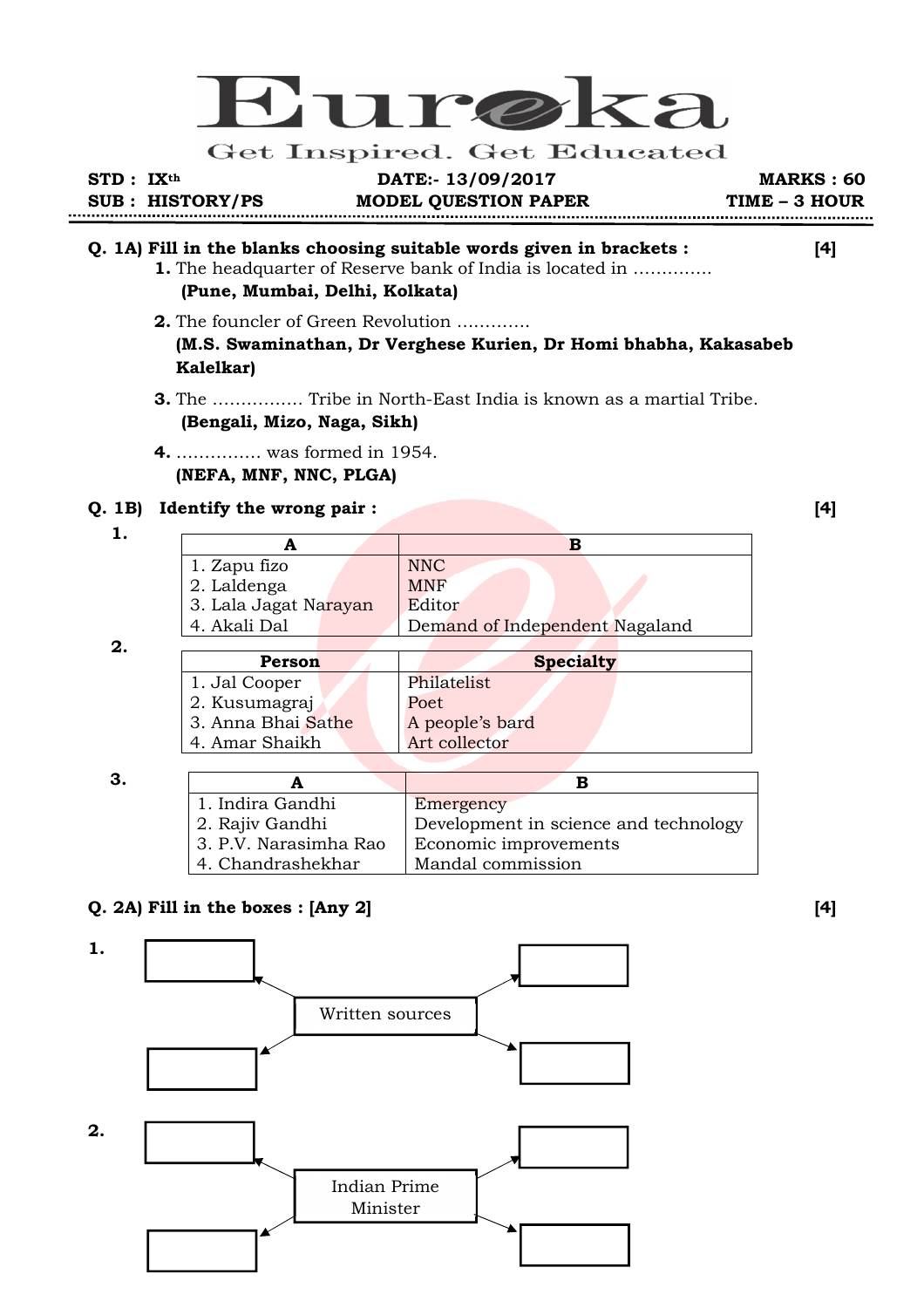

#### **Q. 4 Read the paragraph and answer the following questions : [4]**

Regionalism thrives on regional imbalance in development. In the postindependence period, some States achieved more progress, while some States remained backward. For example, States like Maharashtra, Gujarat, Punjab, Tamil Nadu developed economically and industrially; whereas States like Odisha, Bihar, Assam, remained undeveloped economically and industrially. Economic development and reforms are the foundation of progress. As a result, the States that develop economically can also achieve progress in other areas like education, health and culture. The States which have not developed in this manner remain backward in education and civic amenities. The opportunities of development available to people in developed States are not possible for people in backward States. They are harassed by problems of education, backwardness, unemployment, poverty, etc. They begin to think that they are being cheated; they are being kept away from the benefits of development. Because of this, the understanding between States is broken. This in turn has a negative impact on national unity. The economic imbalance that has endangered this understanding needs to be set right. Our government makes efforts in that direction.

1. Complete the sentence

|    | 1. Economically and Industrially                                                          |  |
|----|-------------------------------------------------------------------------------------------|--|
| 2. | developed states of India<br>Economically and Industrially<br>undeveloped states of India |  |
|    |                                                                                           |  |

2. Undeveloped states remain backward in which states.